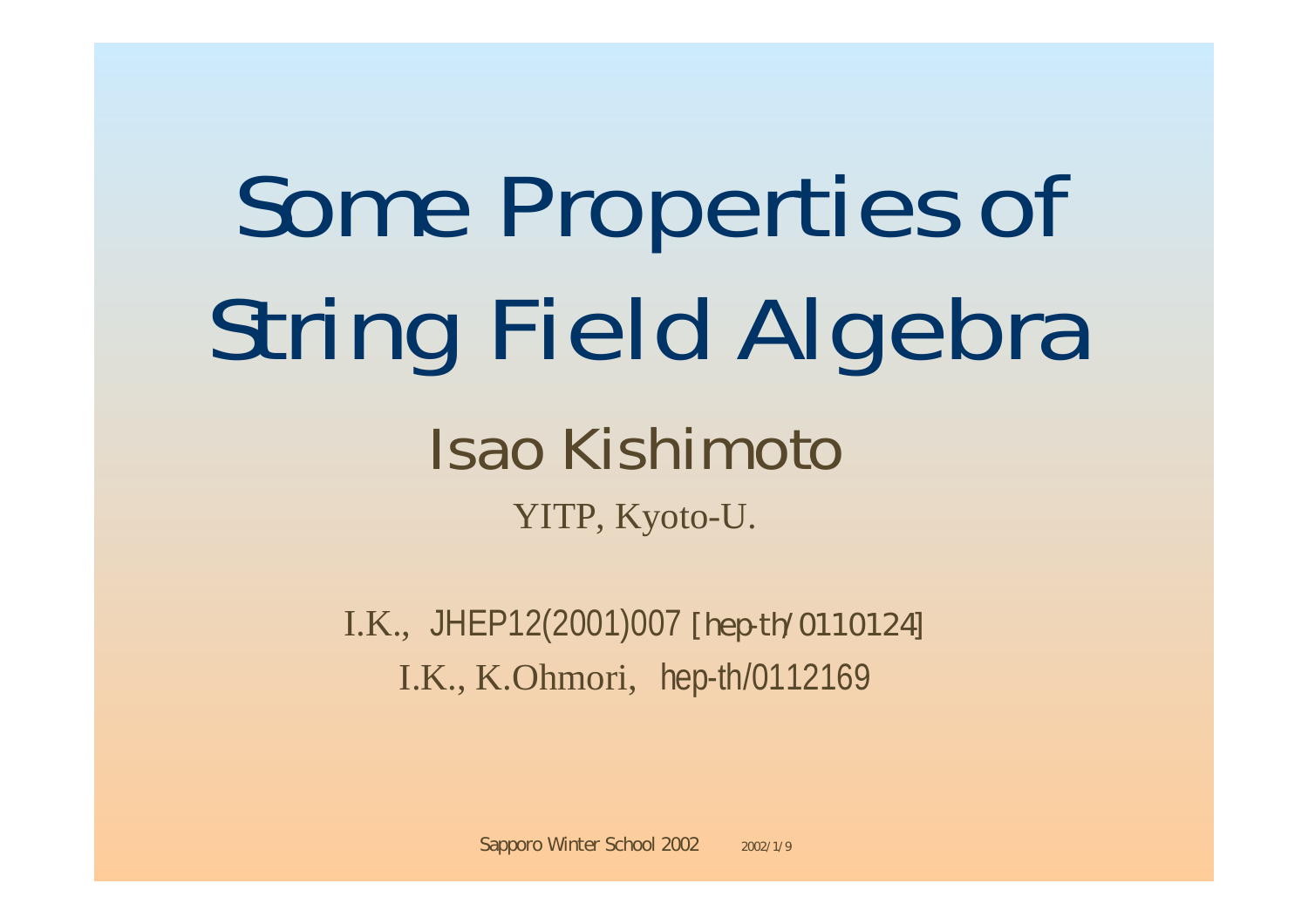<sup>2</sup> **1. Introduction and Motivation**

**Sen's conjecture (for bosonic open string field theory)**

open string (D25-brane)



**CSFT(cubic string field theory) Witten**

$$
S_{\rm CSFT}=-\frac{1}{g_o^2}\left(\frac{1}{2}\langle \Phi, Q_B\Phi\rangle+\frac{1}{3}\langle \Phi, \Phi*\Phi\rangle\right)
$$

Sen's conjecture says there is a solution of CSFT  $\Phi_c$ :  $Q_B \Phi_c + \Phi_c * \Phi_c = 0$ **and**  $-S_{\text{CSFT}}|_{\Phi_c}/V_{26} = T_{25}.$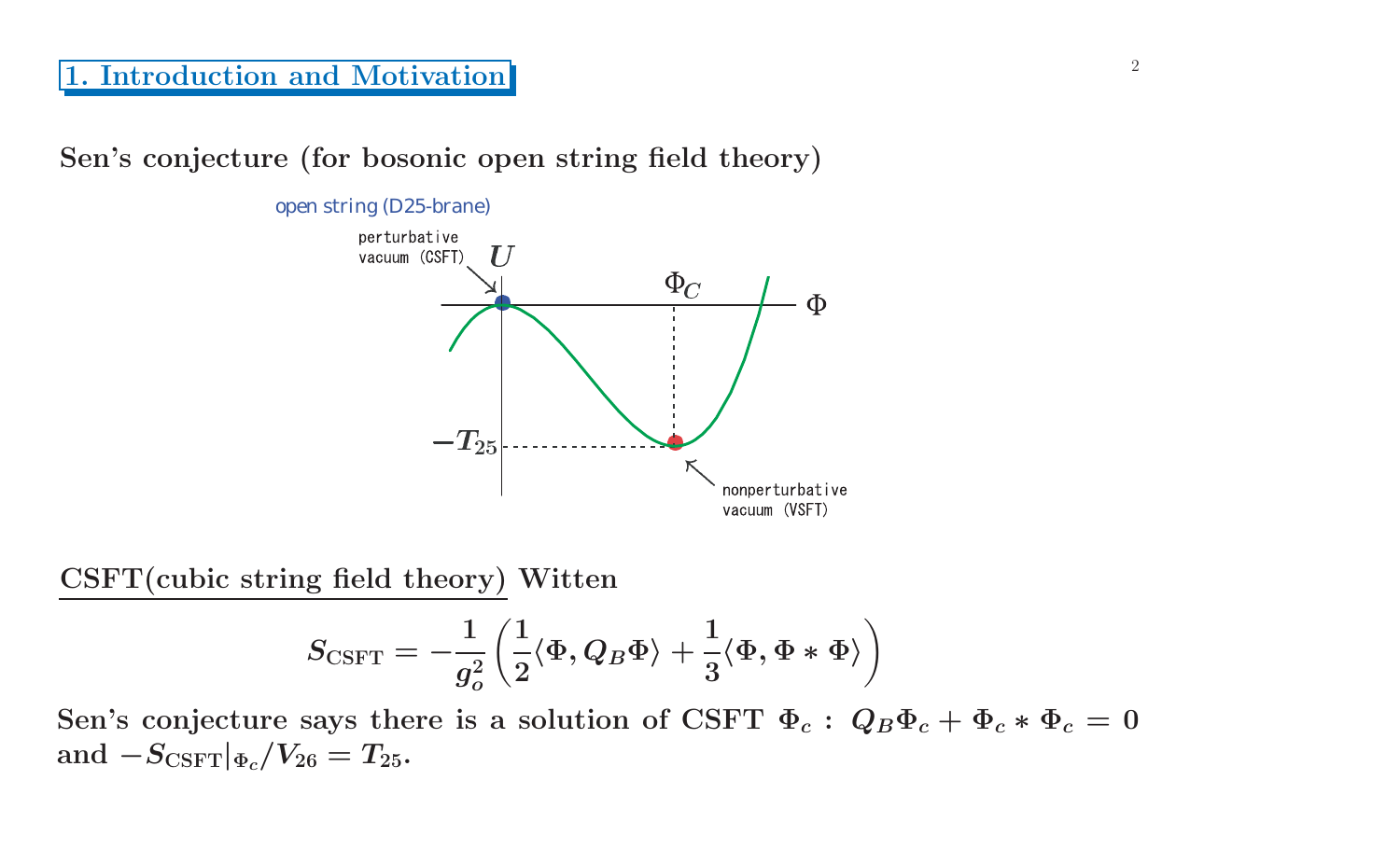**VSFT(vacuum string field theory) Rastelli-Sen-Zwiebach** <sup>3</sup>

$$
S_{\text{VSFT}}=-\kappa_0\left(\frac{1}{2}\langle \Phi, \mathcal{Q}\Phi\rangle+\frac{1}{3}\langle \Phi, \Phi*\Phi\rangle\right)
$$

**This describes the <sup>p</sup>hysics around nonperturbative vacuum (no D25-brane).** *Q* **should satisfy the following conditions to define <sup>a</sup> gauge theory**

$$
\mathcal{Q}^2 = 0, \mathcal{Q}(A * B) = \mathcal{Q}A * B + (-1)^{|A|}A * \mathcal{Q}B, \langle \mathcal{Q}A, B \rangle = -(-1)^{|A|} \langle A, \mathcal{Q}B \rangle
$$

**and have vanishing cohomology and universality (no matter information). This requirement is satisfied by**

$$
Q=\Sigma_nf_n(c_n+(-1)^nc_{-n}),
$$

where  $f_n$  is some coefficient. Later canonical choice is given by GRSZ:

$$
\mathcal{Q}=\frac{1}{2i}(c(i)-c(-i))=c_0-(c_2+c_{-2})+(c_4+c_{-4})+\cdots
$$

To realize this scenario, it is necessary to have an analytic solution of CSFT **or VSFT which relates them. We investigate Witten's** *<sup>∗</sup>* **product for this purpose.**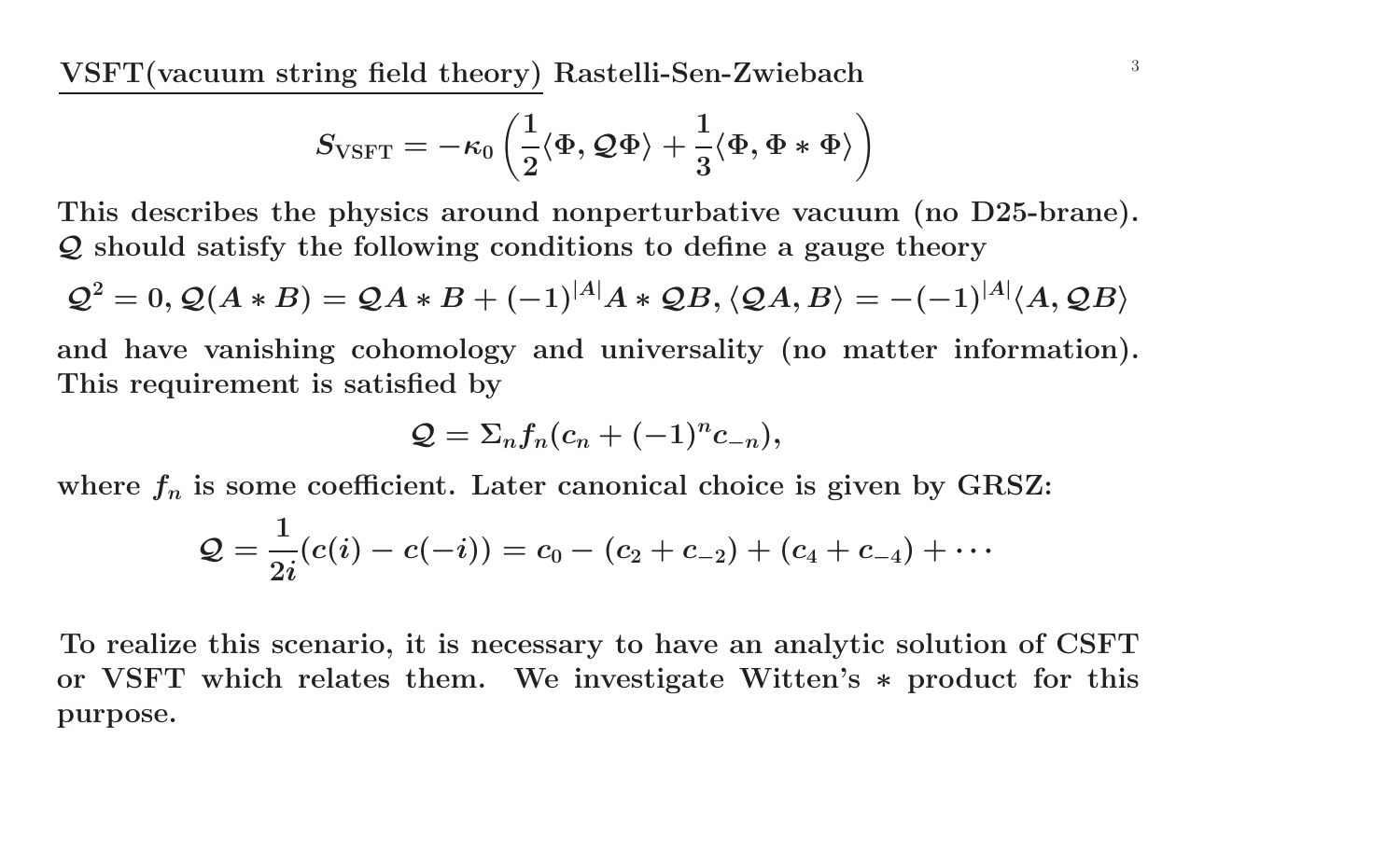**Witten's** *∗* **product represents string interaction. This is represented by operator formalism using oscillators or CFT technique.**

**In the context of VSFT, some techniques using oscillator representation have been developed in** *matter part* **especially to construct projection which satisfies reduced equation of**  $\text{motion of VSET } (\Phi_M \star_M \Phi_M = \Phi_M).$ **We extend them to ghost part and solve** *full*  $\mathbf{eq}$   $\mathbf{eq}$   $\mathbf{eq}$   $\mathbf{eq}$   $\mathbf{eq}$   $\mathbf{eq}$   $\mathbf{eq}$   $\mathbf{eq}$   $\mathbf{eq}$   $\mathbf{eq}$   $\mathbf{eq}$   $\mathbf{eq}$   $\mathbf{eq}$   $\mathbf{eq}$   $\mathbf{eq}$   $\mathbf{eq}$   $\mathbf{eq}$   $\mathbf{eq}$   $\mathbf{eq}$   $\mathbf{eq}$   $\mathbf{eq}$   $\mathbf{eq}$   $\mathbf{eq}$   $\mathbf{eq}$   $\mathbf{$ 

**In the context of purely CSFT, Horowitz et.al. discussed (formal) solutions. We reexamine them to construct <sup>a</sup> solution of CSFT which derives conjectured VSFT action.**

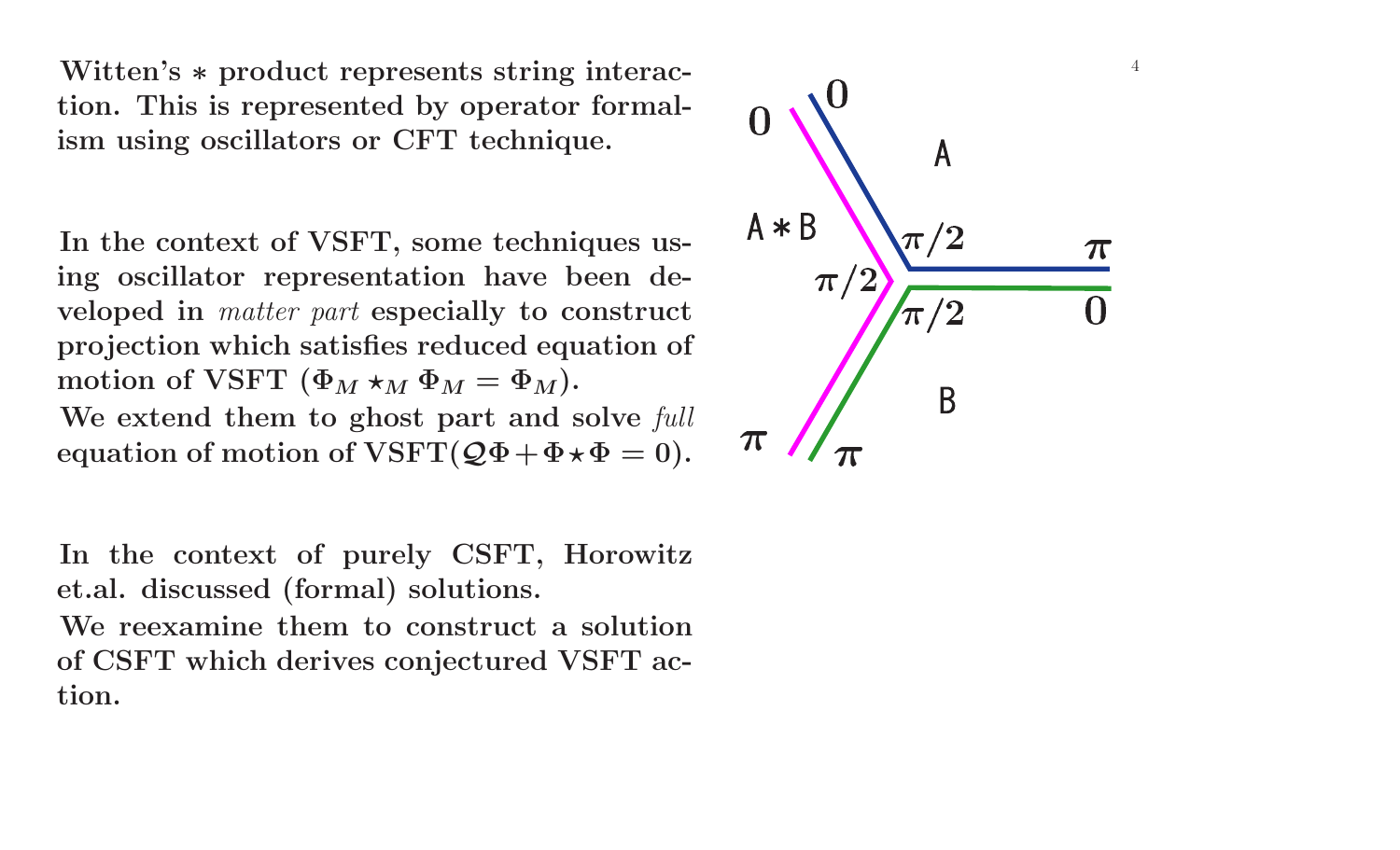## <sup>5</sup> **2. Algebraic Approach**

For two string fields  $A, B$ , which are represented by some oscillators on a **particular Fock vacuum, we define the Witten's** *-* **product as**

$$
|A \star B\rangle_1 := {}_2\langle A|_3\langle B|1,2,3\rangle = \langle 2,4|A\rangle_4\langle 3,5|B\rangle_5|1,2,3\rangle,
$$

where 3-string vertex  $|1,2,3\rangle$  and reflector  $\langle 1,2|$  are represented by

$$
\begin{array}{rcl}\n|V_{3}\rangle &=& |1,2,3\rangle = \tilde{\mu}_{3} \int d^{d}p^{(1)}d^{d}p^{(2)}d^{d}p^{(3)}(2\pi)^{d}\delta^{d}(p^{(1)}+p^{(2)}+p^{(3)})e^{E_{3}}|0,p\rangle, \\
E_{3} &=& -\frac{1}{2} \sum_{r,s=1}^{3} \sum_{n,m \geq 1} a_{n}^{(r)\dagger} V_{nm}^{rs} a_{m}^{(s)\dagger} - \sum_{r,s=1}^{3} \sum_{n \geq 1} p^{(r)} V_{0n}^{rs} a_{n}^{(r)\dagger} - \frac{1}{2} \sum_{r,s=1}^{3} p^{(r)} V_{00}^{rs} p^{(s)} - \sum_{r,s=1}^{3} \sum_{n \geq 1, m \geq 0} c_{-n}^{(r)} X_{nm}^{rs} b_{-m}^{(s)}, \\
|0,p\rangle &=& |0,p^{(1)}\rangle |0,p^{(2)}\rangle |0,p^{(3)}\rangle, \quad b_{n}^{(i)} |0,p^{(i)}\rangle = 0, \quad n \geq 1, \quad c_{m}^{(i)} |0,p^{(i)}\rangle = 0, \quad m \geq 0, \\
\langle V_{2}| &=& \langle 1,2| = \int d^{d}p^{(1)}d^{d}p^{(2)}\langle 0,p|e^{E_{2}}\delta^{d}(p^{(1)}+p^{(2)})\delta(c_{0}^{(1)}+c_{0}^{(2)}) \\
E_{2} &=& -\sum_{n,m \geq 1} a_{n}^{(1)}C_{nm}a_{m}^{(2)} - \sum_{n,m \geq 1} (c_{n}^{(1)}C_{nm}b_{m}^{(2)} + c_{n}^{(2)}C_{nm}b_{m}^{(1)}), \quad \langle 0,p| = {}_{1}\langle 0,p^{(1)}|_{2}\langle 0,p^{(2)}|, \quad C_{nm} := (-1)^{n}\delta_{n,m}.\n\end{array}
$$

We can prove the useful relations among Neumann coefficients 
$$
V_{nm}^{rs}
$$
,  $X_{nm}^{rs}$ :  
\n
$$
M_0 := CV^{rr}
$$
,  $M_{\pm} := CV^{rr\pm 1}$ ,  $\tilde{M}_0 := -CX^{rr}$ ,  $\tilde{M}_{\pm} := -CX^{rr\pm 1}$  where these indices run from 1 to  $\infty$ ,  
\n $CM_0 = M_0C$ ,  $CM_+ = M_-C$ ,  $C\tilde{M}_0 = \tilde{M}_0C$ ,  $C\tilde{M}_+ = \tilde{M}_-C$ ,  
\n $[M_0, M_{\pm}] = [M_+, M_-] = 0$ ,  $[\tilde{M}_0, \tilde{M}_{\pm}] = [\tilde{M}_+, \tilde{M}_-] = 0$ ,  
\n $M_0 + M_+ + M_- = 1$ ,  $\tilde{M}_0 + \tilde{M}_+ + \tilde{M}_- = 1$ ,  
\n $M_+M_- = M_0^2 - M_0$ ,  $\tilde{M}_+ \tilde{M}_- = \tilde{M}_0^2 - \tilde{M}_0$ ,  $M_0^2 + M_+^2 + M_-^2 = 1$ ,  $\tilde{M}_0^2 + \tilde{M}_+^2 + \tilde{M}_-^2 = 1$ ,  
\n $V_{0}^{21} = \frac{3M_+ - 2}{1 + 3M_0} V_{0}^{11}$ ,  $V_{0}^{31} = \frac{3M_- - 2}{1 + 3M_0} V_{0}^{11}$ ,  $X_{0}^{21} = -\frac{\tilde{M}_+}{1 - \tilde{M}_0} X_{0}^{11}$ ,  $X_{0}^{31} = -\frac{\tilde{M}_-}{1 - \tilde{M}_0} X_{0}^{11}$ ,...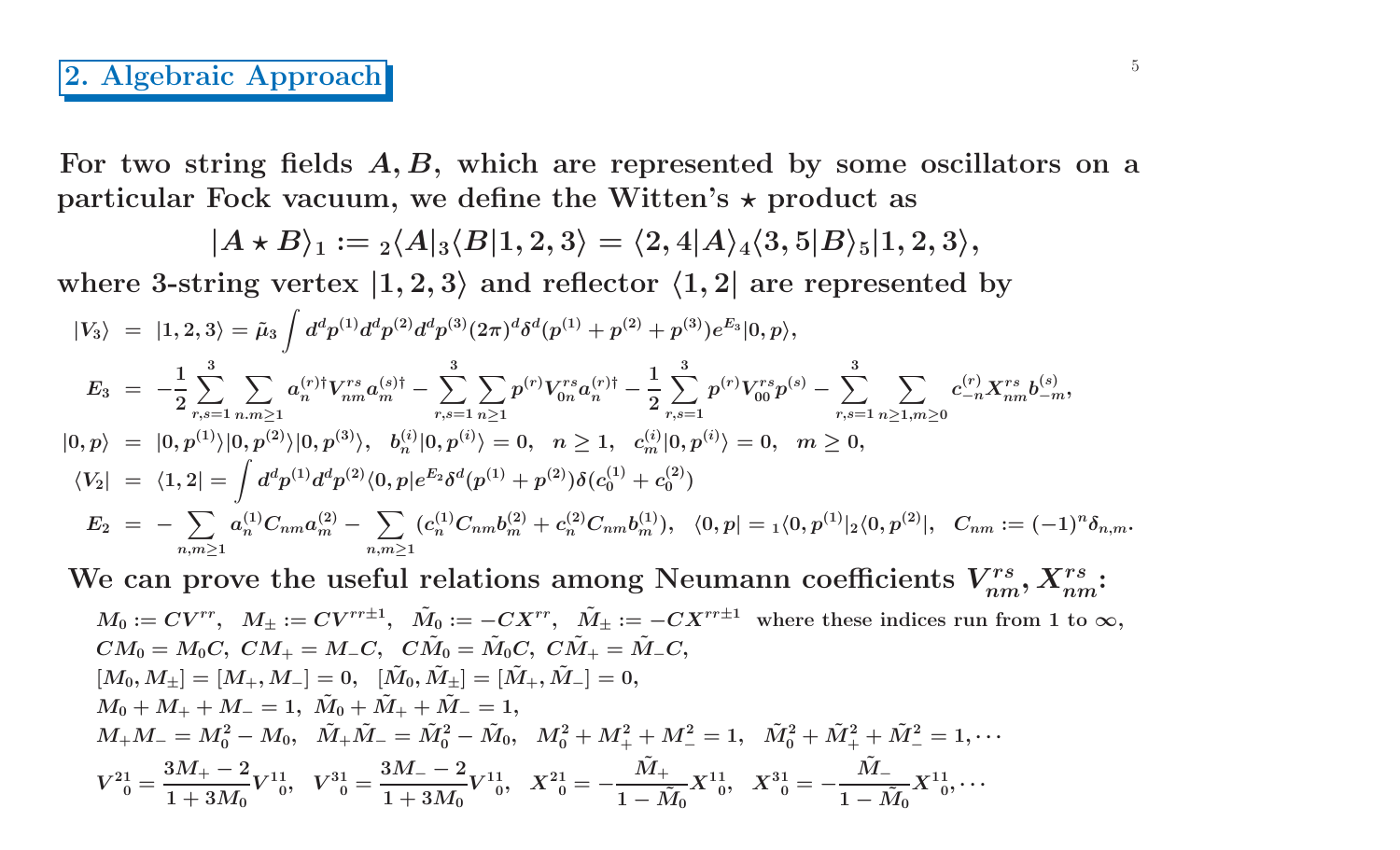Note Neumann coefficient matrices of ghost nonzero mode part satisfy the **same relation as matter part.**

 $\mathbf{W}\mathbf{e}$  define  $reduced$   $\mathbf{product}$   $(\mathbf{denoted}\ \mathbf{as}\ \mathbf{x}^r)$ :

$$
|A \star^r B\rangle := {}_2\langle A^r|{}_3\langle B^r|V_3^r\rangle_{123}, \quad \langle A^r| := \langle V_2^r|A\rangle,
$$

where we restrict string fields  $|A\rangle,|B\rangle$  such that they have no  $b_0,c_0$  modes on  $\text{the \textcolor{red}{Fock} vacuum \textcolor{red}{+}} \text{.} \quad \text{ } (c_0|+\textcolor{red}{\rangle} = 0, b_0|+\textcolor{red}{\rangle} \neq 0) \text{ \textit{Here we introduced reduced reflector } } \langle V_2^r| \text{ \textit{and reduced}}$ 3-string vertex  $|V^r_3\rangle$  which contain no  $b_0, c_0$  modes on the vacuum  ${}_G\langle\tilde+$  $|+\rangle_G$ , i.e. they are related with usual **reflector and 3-string vertex by**

$$
_{12}\langle V_{2}|={}_{12}\langle V_{2}^{r}|(c_{0}^{(1)}+c_{0}^{(2)}),\text{ \ \ }|V_{3}\rangle_{123}=\exp\left(-\sum_{r,s=1}^{3}c^{\dagger(r)}X^{r}s_{0}b_{0}^{(s)}\right)|V_{3}^{r}\rangle_{123}.
$$

Under the  $\star^r$  product in ghost part, one can obtain similar formulas to those **of matter part.**

Using  $\star^r$  product, we have  $\star$  product formula between string fields in the **Siegel gauge as**

$$
\begin{aligned} |\Phi\star\Psi\rangle&\,=\,|\phi\star^r\psi\rangle+b_0\left({}_2\langle\phi^r|_3\langle\psi^r|\sum_{s=1}^3c^{(s)\dagger}X^s{}_0^1|V_3^r\rangle_{123}\right)\\&=\,(1+b_0c^\dagger X^{11}_{\phantom{1}0})|\phi\star^r\psi\rangle+b_0\sum_{s=2,3}{}_2\langle\phi^r|_3\langle\psi^r|c^{(s)\dagger}X^s{}_0^1|V_3^r\rangle_{123},\\|\Phi\rangle&=b_0|\phi\rangle,\;\;\;|\Psi\rangle=b_0|\psi\rangle.\end{aligned}
$$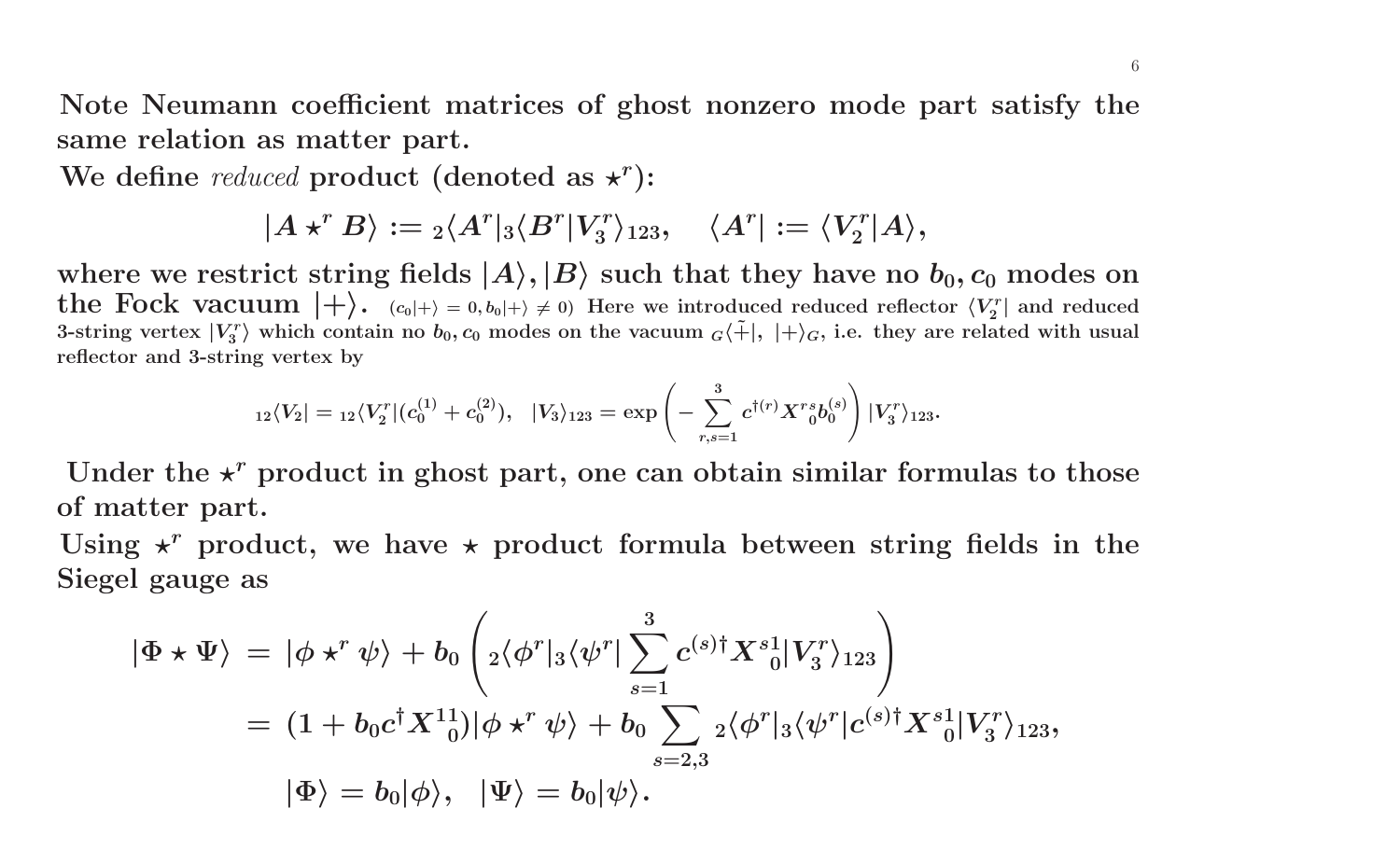We have obtained  $\star$  product formula between squeezed states in ghost par $\mathrm{f}$ **in the Siegel gauge:**

$$
\begin{aligned} &\ket{(b_0n_{\xi,\eta})\star(b_0m_{\xi',\eta'})}\\ &=\left(1+b_0\left(c^\dagger X^1_{\phantom{1}0}+\left(\xi C+\frac{\partial}{\partial\eta}\tilde{T}_n\right)X^2_{\phantom{1}0}+\left(\xi' C+\frac{\partial}{\partial\eta'}\tilde{T}_m\right)X^3_{\phantom{1}0}\right)\right)|n_{\xi,\eta}\star^r m_{\xi',\eta'}\rangle\\ &=\left(1+b_0c^\dagger\frac{1-\tilde{T}_n\tilde{T}_m}{\tilde{T}_{n,m}}X^1_{\phantom{1}0}-b_0(\xi\tilde{\rho}_{1(n,m)}+\xi'\tilde{\rho}_{2(n,m)})\frac{1}{1-\tilde{M}_0}X^1_{\phantom{1}0}\right)|n_{\xi,\eta}\star^r m_{\xi',\eta'}\rangle, \end{aligned}
$$

**where**

$$
\begin{aligned} &|n_{\xi,\eta}\rangle:=e^{\xi b^{\dagger}+\eta c^{\dagger}}|n\rangle_G=\tilde{\mu}_n\exp\left(\xi b^{\dagger}+\eta c^{\dagger}+c^{\dagger}C\tilde{T}_n b^{\dagger}\right)|+\rangle_G,\\ &|n\rangle_G=(|2\rangle_G)_{\star^r}^{n-1},\quad |2\rangle_G=\exp\left(c^{\dagger}C\tilde{T}_2b^{\dagger}\right)|+\rangle_G.\\ &|n_{\xi,\eta}\star^r m_{\xi',\eta'}\rangle=\exp\left(-\mathcal{C}_{n_{\xi,\eta},m_{\xi',\eta'}}\right)|(n+m-1)_{\xi\tilde{\rho}_{1(n,m)}+\xi'\tilde{\rho}_{2(n,m)},\eta\tilde{\rho}_{1(n,m)}^T+\eta'\tilde{\rho}_{2(n,m)}^T}\rangle, \end{aligned}
$$

$$
\begin{split} &\tilde{T}_n=\frac{\tilde{T}(1-\tilde{T}_2\tilde{T})^{n-1}+(\tilde{T}_2-\tilde{T})^{n-1}}{(1-\tilde{T}_2\tilde{T})^{n-1}+\tilde{T}(\tilde{T}_2-\tilde{T})^{n-1}},~~\tilde{\mu}_n=\tilde{\mu}_2\left(\tilde{\mu}_2\tilde{\mu}^r_3\det\left(\frac{1-\tilde{T}}{1-\tilde{T}+\tilde{T}^2}\right)\right)^{n-2}\det\left(\frac{(1-\tilde{T}_2\tilde{T})^{n-1}+\tilde{T}(\tilde{T}_2-\tilde{T})^{n-1}}{1-\tilde{T}^2}\right),\\ &\tilde{M}_0=\frac{\tilde{T}}{1-\tilde{T}+\tilde{T}^2},~~\mathcal{C}_{n_{\xi,\eta},m_{\xi',\eta'}}=(\xi,\xi')\frac{C}{\tilde{T}_{n,m}}\left(\begin{array}{cc} \tilde{M}_0(1-\tilde{T}_m) & \tilde{M}_- \\ \tilde{M}_+ & \tilde{M}_0(1-\tilde{T}_n) \end{array}\right)\left(\begin{array}{c} \eta^T \\ \eta^{'T} \end{array}\right)=\mathcal{C}_{m_{\xi',C,\eta',C},n_{\xi C,\eta,C}},\\ &\tilde{p}_{1(n,m)}=\frac{\tilde{M}_-+\tilde{M}_+\tilde{T}_m}{\tilde{T}_{n,m}},~~\tilde{p}_{2(n,m)}=\frac{\tilde{M}_++\tilde{M}_-\tilde{T}_n}{\tilde{T}_{n,m}},~~ C\tilde{\rho}_{1(n,m)}=\tilde{p}_{2(m,n)}C,\\ &\tilde{T}_{n,m}=\frac{(1+\tilde{T})(1-\tilde{T})^2}{1-\tilde{T}+\tilde{T}^2}\frac{(1-\tilde{T}_2\tilde{T})^{n+1}+\tilde{T}(\tilde{T}_2-\tilde{T})^{n+1}+\tilde{T}(\tilde{T}_2-\tilde{T})^{m-1}+\tilde{T}(\tilde{T}_2-\tilde{T})^{m-1}}{(1-\tilde{T}_2\tilde{T})^{m-1}+\tilde{T}(\tilde{T}_2-\tilde{T})^{m-1}+\tilde{T}(\tilde{T}_2-\tilde{T})^{m-1})}=1+\tilde{M}_0(\tilde{T}_n\tilde{T}_m-\tilde{T}_n-\tilde{T}_m)=\tilde{T}_{m,n}. \end{split}
$$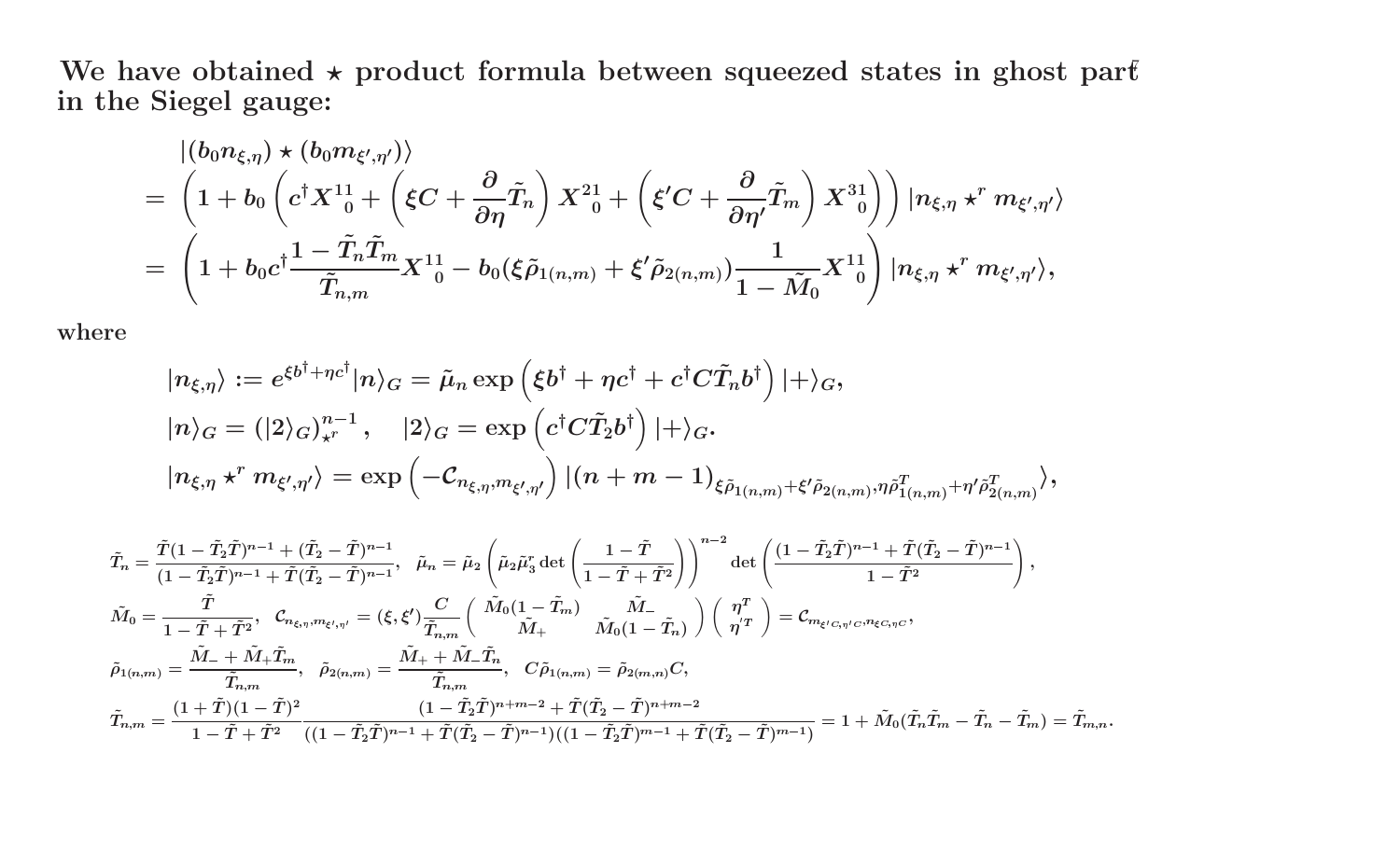**Later, Okuyama further investigated and rearranged these algebra in the**<sup>8</sup> Siegel gauge elegantly. Especially, our  $\star^r$  corresponds to his  $\star_{b_0}\colon\ket{\Phi\star_{b_0}\Psi}=$  $b_0|\phi \star ^r\psi\rangle.$ 

## **Application:**

**Equation of motion of VSFT:**

$$
\mathcal{Q}|\Psi\rangle+|\Psi\star\Psi\rangle=0,\ \ \mathcal{Q}=c_0+\sum_{n=1}^\infty f_n(c_n+(-1)^nc_n^\dagger)=c_0+f\cdot(c+Cc^\dagger).
$$

**To solve it we put the ansatz**

$$
|\Psi\rangle = b_0|P\rangle_M \left(\sum_{n=1}^\infty g_n|n\rangle_G\right),\;\;|P\star_M P\rangle_M = |P\rangle_M.
$$

Then matter part is factorized and we have obtained some solutions by using **previous formula in ghost part:**

**1. identity-like solution**

$$
\mathcal{Q}=c_0,\;\; |\Psi\rangle=-b_0|P\rangle_M|I^r\rangle_G.
$$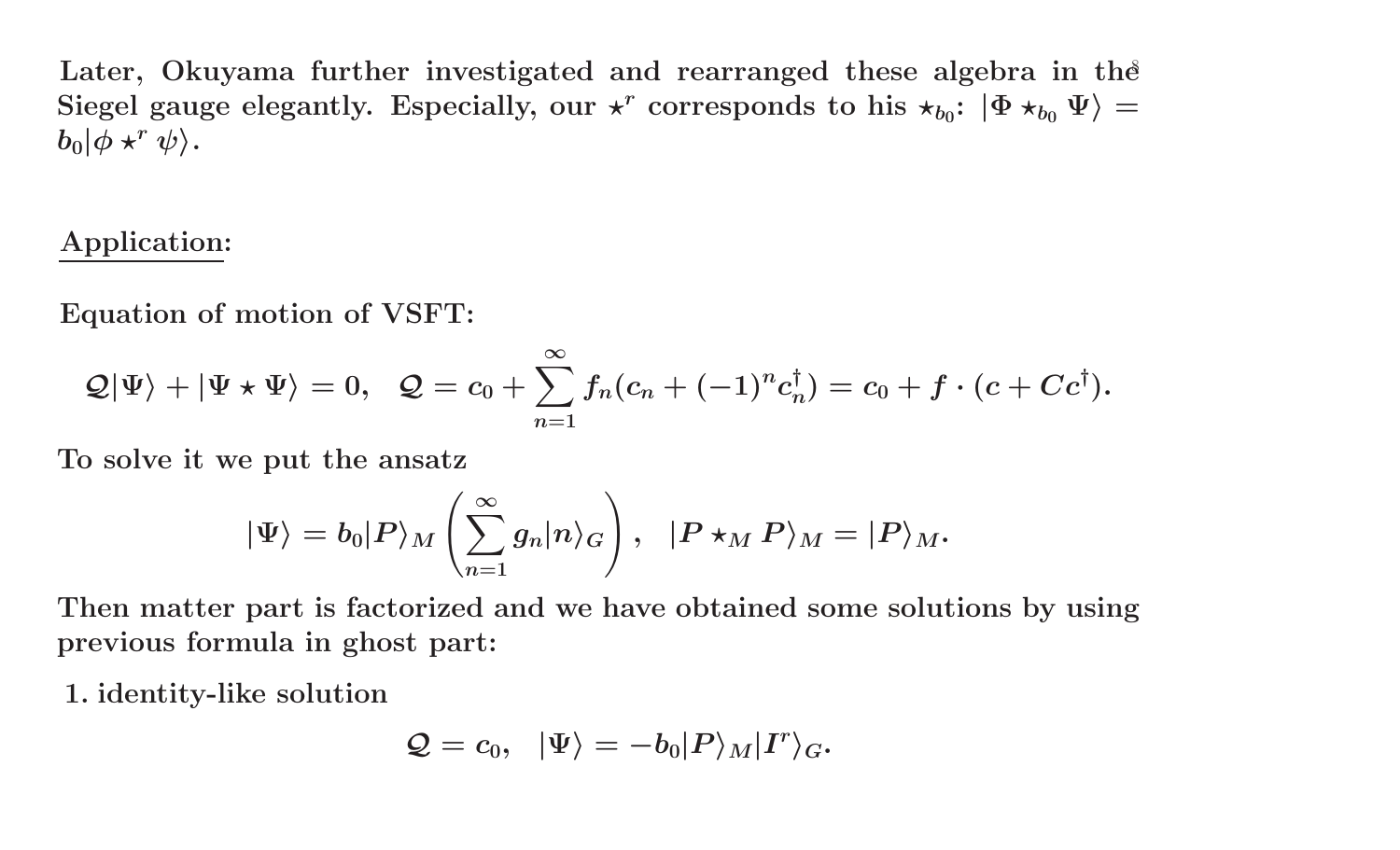<sup>9</sup> **2. sliver-like solution**

$$
\mathcal{Q}=c_0-(c+c^\dagger)\frac{1}{1-\tilde{M}_0}X^{11}_{\phantom{1}0},\;\;|\Psi\rangle=-b_0|P\rangle_M|\Xi^r\rangle_G.
$$

This was constructed in Hata-Kawano (HK). (This formula is simpler than HK's.) **3. another solution**

$$
\mathcal{Q}=c_0-(c+c^\dagger)\frac{1}{1-\tilde{M}_0}X^{11}_{\phantom{1}0},\;\;|\Psi\rangle=-b_0|P\rangle_M(|I^r\rangle_G-|\Xi^r\rangle_G).
$$

**where**

$$
|n=1\rangle_G=:|I^r\rangle_G, \ \ |n=\infty\rangle_G=:|\Xi^r\rangle_G,
$$

which are analogies of identity and sliver states with respect to  $\star^r.$ 

**Later, Gaiotto, Rastelli, Sen and Zwiebach (GRSZ) proposed their canonical** choice of kinetic term  $\mathcal{Q} = \frac{1}{2i} (c(i) - c(-i))$  for VSFT, and observed that **this coincides with that of HK solution numerically, and Okuyama proved**  $\frac{1}{2i}\left(c(i)-c(-i)\right)=c_0-(c+c^\dagger)\frac{1}{1-\tilde{M}_0}X^{11}_{\hspace{1ex}0}$  analytically.  $\mathrm{GRSZ}$  also observed  $|\Xi^r\rangle_G$  would coincide with their sliver state with respect

**to** *<sup>∗</sup>* **product on twisted** *bc***-ghost system.**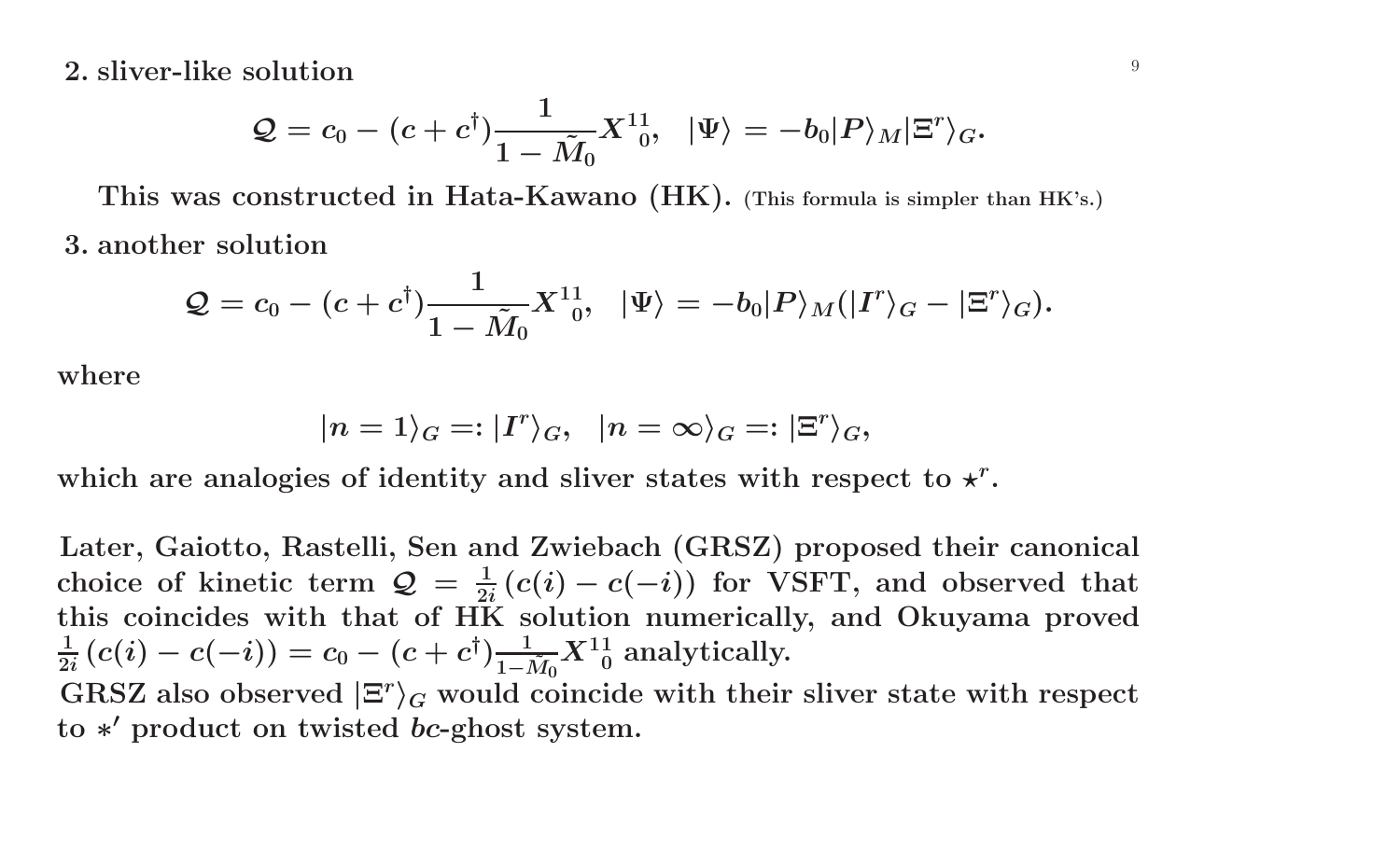**Witten's** *<sup>∗</sup>* **product in CFT language which was developed by LeClair-Peskin-Preitschopf (LPP):**

$$
\langle A, B\ast C \rangle \,=\, \left< f^{(3)}_1\circ A(0)\,\, f^{(3)}_2\circ B(0)\,\, f^{(3)}_3\circ C(0) \right>_{\rm UHP},
$$

**where conformal maps are given by**

$$
f_1^{(3)}(z)=h^{-1}\left(e^{-\frac{2}{3}\pi i}h(z)^{\frac{2}{3}}\right),\;\;f_2^{(3)}(z)=h^{-1}\left(h(z)^{\frac{2}{3}}\right),\;\;f_3^{(3)}(z)=h^{-1}\left(e^{\frac{2}{3}\pi i}h(z)^{\frac{2}{3}}\right),\;\;h(z)=\frac{1+iz}{1-iz}.
$$

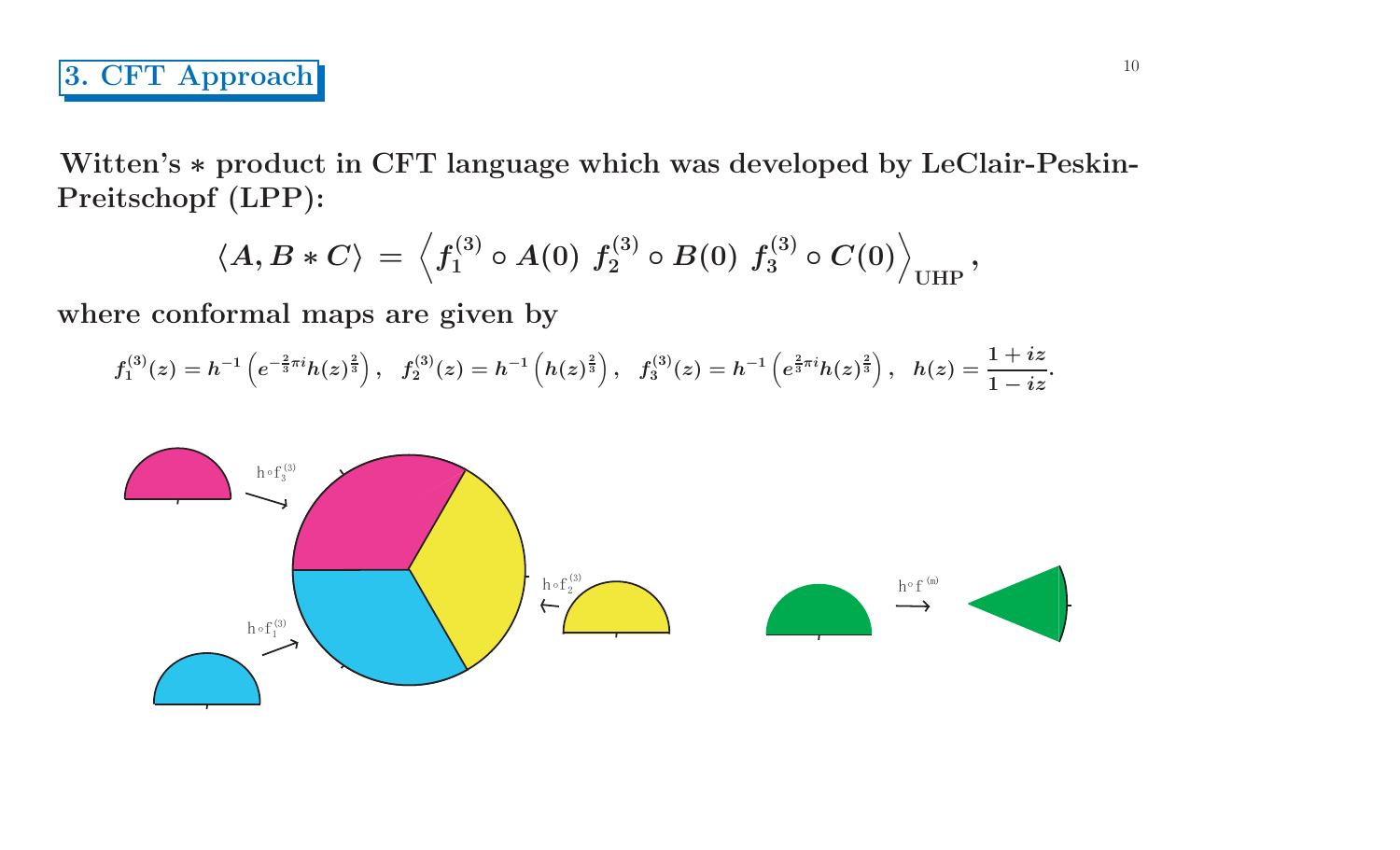$\mathbf{F}\mathbf{or}$   $\mathbf{w}$   $\mathbf{degeq}$   $\mathbf{a}$   $\mathbf{or}$   $\mathbf{or}$   $\mathbf{a}$   $\mathbf{or}$   $\mathbf{or}$   $\mathbf{a}$   $\mathbf{or}$   $\mathbf{or}$   $\mathbf{or}$   $\mathbf{or}$   $\mathbf{or}$   $\mathbf{or}$   $\mathbf{or}$   $\mathbf{or}$   $\mathbf{or}$   $\mathbf{or}$   $\mathbf{or}$   $\mathbf{or}$   $\mathbf{or}$   $\mathbf{or}$ 

$$
\langle m , \varphi \rangle = \left\langle f^{(m)} \circ \varphi (0) \right\rangle_{\text{UHP}}, \; \; f^{(m)}(z) = h^{-1}\left( h(z)^{\frac{2}{m}} \right),
$$

**we have the** *<sup>∗</sup>* **product between them [David]**

$$
\langle \varphi,m\ast n\rangle=\langle \varphi,m+n-1\rangle,\;\;\forall \varphi.
$$

For the proof of this algebra, we followed only the definition of wedge state **and generalized <sup>g</sup>luing and resmoothing theorem (GGRT)[Schwarz-Sen]:**

$$
\sum_r \left\langle f_1 \circ \Phi_{r_1}(0) \ldots f_n \circ \Phi_{r_n}(0) \ f \circ \Phi_r(0) \right\rangle_{\mathcal{D}_1} \left\langle g_1 \circ \Phi_{s_1}(0) \ldots g_m \circ \Phi_{s_m}(0) \ g \circ \Phi_r^c(0) \right\rangle_{\mathcal{D}_2} \\ = \left\langle F_1 \circ f_1 \circ \Phi_{r_1}(0) \ldots F_1 \circ f_n \circ \Phi_{r_n}(0) \ \widehat{F}_2 \circ g_1 \circ \Phi_{s_1}(0) \ldots \widehat{F}_2 \circ g_m \circ \Phi_{s_m}(0) \right\rangle_{\mathcal{D}}, \ \ F_1 \circ f = \widehat{F}_2 \circ g \circ I,
$$
 and constructed resmoothing maps  $F_1, \widehat{F}_2$  concretely.

Using this technique, we proved some algebras about the identity state  $\ket{\mathcal{I}}:=$  $|m=1\rangle$ :

$$
\langle \varphi, \mathcal{I}*\psi \rangle = \langle \varphi, \psi*\mathcal{I} \rangle = \langle \varphi, \psi \rangle, \ \ \, \langle \varphi, \mathcal{I}*\mathcal{OI} \rangle = \langle \varphi, \mathcal{OI}* \mathcal{I} \rangle = \langle \varphi, \mathcal{OI} \rangle
$$

In this sense, we found  $\mathcal I$  behaves like the identity with respect to the  $*$ **product in this framework.**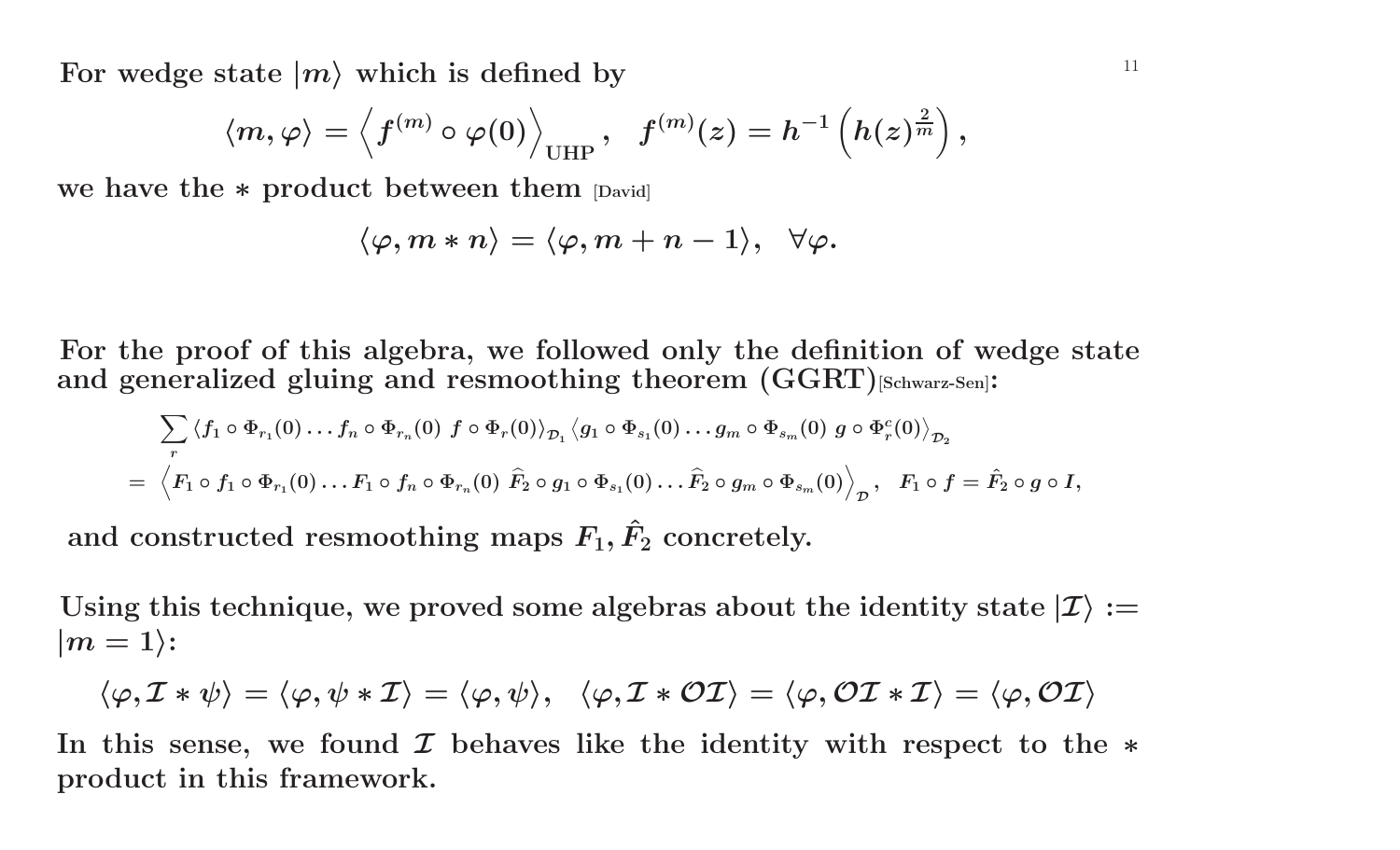<sup>12</sup> **In the same way, we have checked 'partial integration formula'**

$$
\langle \varphi, (Q_R A) * B \rangle = -(-1)^{|A|} \langle \varphi, A * (Q_L B) \rangle,
$$

even on the wedge state:  $|A\rangle=\mathcal{O}_A|m\rangle$  or  $|B\rangle=\mathcal{O}_B|m\rangle.$ 

**Using these results we have verified that**

$$
\begin{aligned} &|\Phi_0\rangle:=-Q_L|\mathcal{I}\rangle+\frac{a}{2}\mathcal{Q}^\epsilon|\mathcal{I}\rangle,\\ &Q_L:=\int_{C_L}\frac{dz}{2\pi i}j_B(z),\;\;\mathcal{Q}^\epsilon:=\frac{1}{2i}\left(e^{-i\epsilon}c(ie^{i\epsilon})-e^{i\epsilon}c(-ie^{-i\epsilon})\right) \end{aligned}
$$

**satisfies equation of motion of CSFT :**

$$
\langle \varphi, Q_B \Phi_0 + \Phi_0 * \Phi_0 \rangle = 0, \;\; \forall \varphi.
$$

By expanding CSFT action around our solution  $\Phi_0$ , we have derived GRSZ's **VSFT** action which is regularized by  $\epsilon$  in the kinetic term:

$$
\mathcal{Q}_\epsilon=\frac{1}{4i}\left(e^{-i\epsilon}c(ie^{i\epsilon})+e^{i\epsilon}c(ie^{-i\epsilon})-e^{-i\epsilon}c(-ie^{-i\epsilon})-e^{i\epsilon}c(-ie^{-i\epsilon})\right).
$$

Naively one might think the value of the CSFT action at  $\Phi_0$  would be zero, but it may be possible to give a nonzero value for D25-brane tension.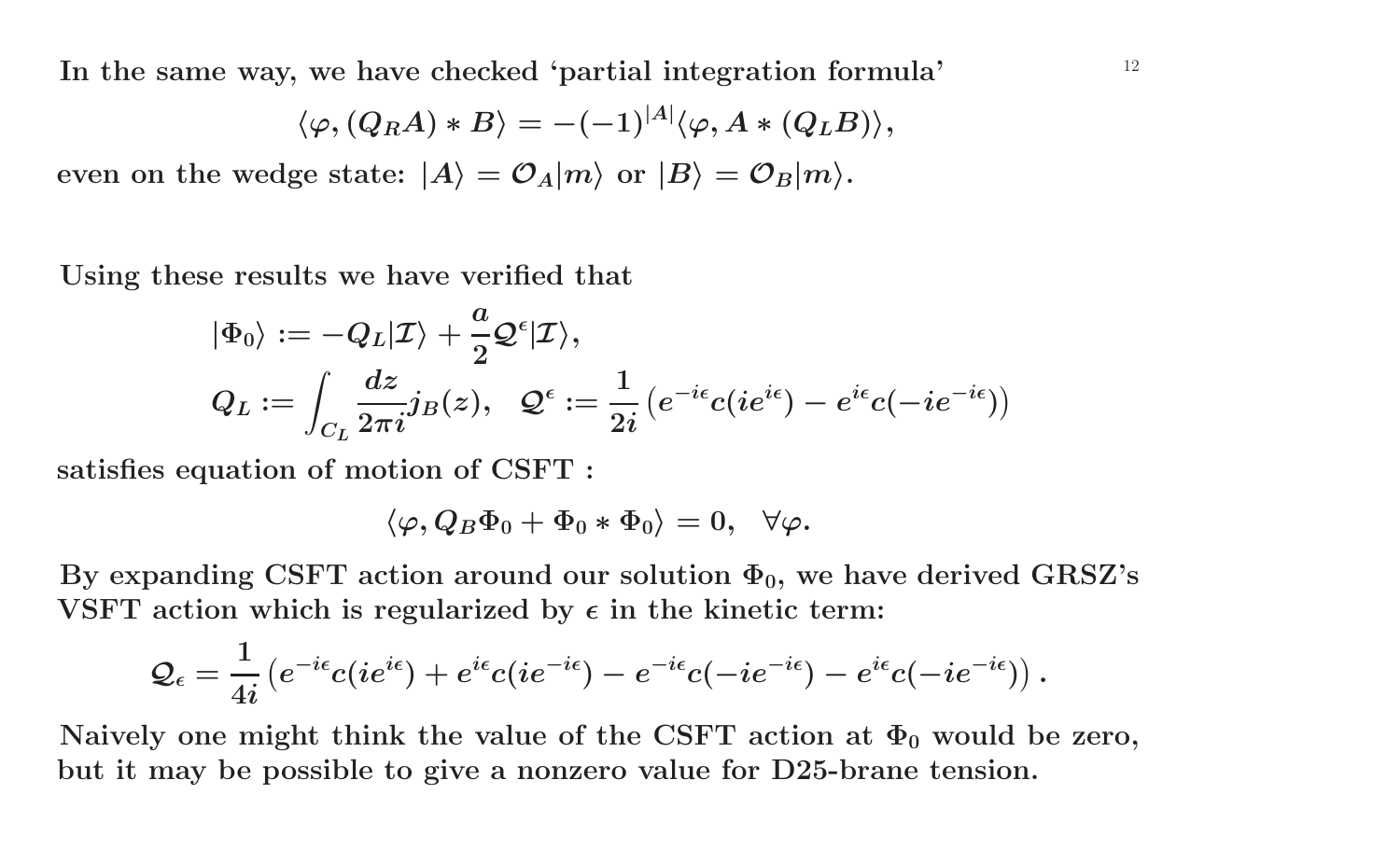In fact we have  $\frac{13}{2}$ 

$$
\langle \mathcal{Q}^\epsilon \widetilde{\mathcal{I}}_\delta, Q_B \mathcal{Q}^\epsilon \widetilde{\mathcal{I}}_\delta \rangle = - \delta^2 \sin^2 \epsilon \left[ \frac{1}{2} \left\lbrace \left( \tan \frac{\epsilon}{2} \right)^{\frac{2}{\delta}} + \left( \tan \frac{\epsilon}{2} \right)^{-\frac{2}{\delta}} \right\rbrace + 3 \right] V_{26},
$$

where  $\widetilde{\mathcal{I}}$  $\delta_\delta$  is regularized identity state which is necessary to apply GGRT. (At  $\delta = 0$  this quantity would vanish if one uses equation of motion naively.)



identity **Solution of the form**

$$
\Psi = -Q_L \mathcal{I} + C_L(f) \mathcal{I},
$$
  
\n
$$
C_L(f) = \int_{C_L} d\sigma f(\sigma)(c(\sigma) + c(-\sigma)),
$$
  
\n
$$
f(\pi - \sigma) = f(\sigma), \quad f\left(\frac{\pi}{2}\right) = 0
$$

**was considered earlier by Horowitz et.al. in the context of purely cubic SFT, but they treated identity state rather formally.**

**Recently Takahashi-Tanimoto constructed <sup>a</sup>** solution of CSFT of the form  $-Q_L(f)\mathcal{I} + C_L(g)\mathcal{I}, f \neq 1$ .